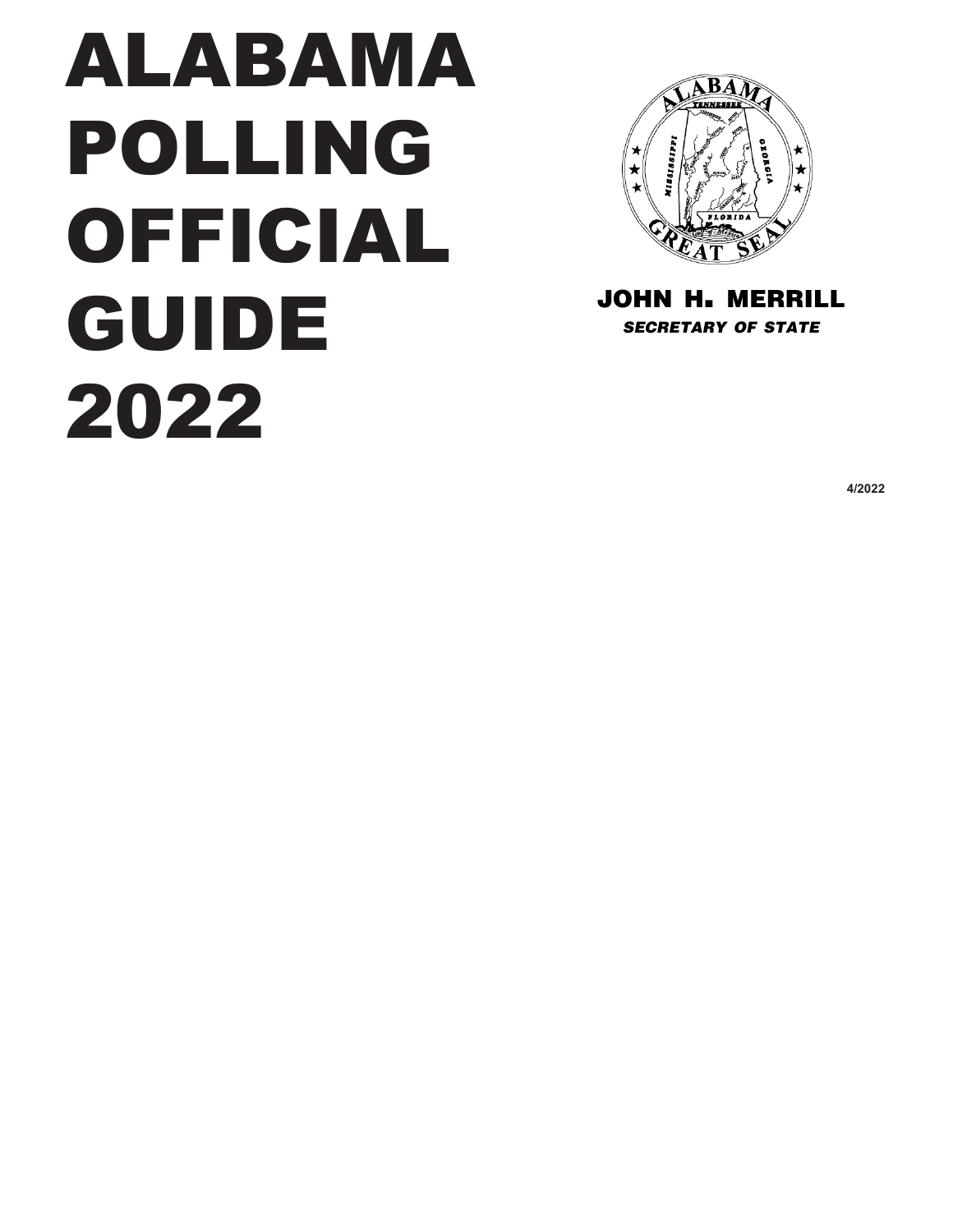- The appointing board, made up of the judge of probate, sheriff, and the clerk of the circuit court, shall appoint precinct election officials from the qualified electors of the respective county, which shall include at least one inspector, to act at each voting place in each precinct. The appointments should be made not more than 20 nor less than 15 days before the holding of any election in the county. [§ 17-8-1(a)]
- Precinct election officials shall be registered voters in the county in which they serve, but are not required to be registered voters at the precinct in which they serve; provided, that first priority be given to the appointment of poll workers and alternate poll workers who are registered voters at their respective precincts, so long as the board determines that the poll worker is qualified for appointment as a poll worker. First priority may be given for the appointment of poll workers and alternate poll workers who are registered voters at their respective precincts. (Act 2021-377)
- The appointing board may appoint the number of precinct election officials necessary for each precinct, provided that, absent consent of the county commission, the total number of precinct election officials appointed in a county shall not exceed the total number of precinct election officials who were paid by the county for the general election held November 2004. [§ 17-8-1(a)]
- Members of a candidate's immediate family to the second degree of kinship by affinity or consanguinity and any member of a candidate's principal campaign committee are not eligible for appointment. [§ 17-8-1(a)]
- Notwithstanding subsection (a), the judge of probate or other appropriate election officials in a county, may provide for the appointment of additional inspectors and clerks from within the county to serve as alternates in the event an appointed inspector or clerk is unable to perform his or her duties. The number of alternates shall be limited as provided in Ala. Code 17-8-1(d)(1)(a-c).

# **APPOINTMENT OF ELECTION OFFICIALS**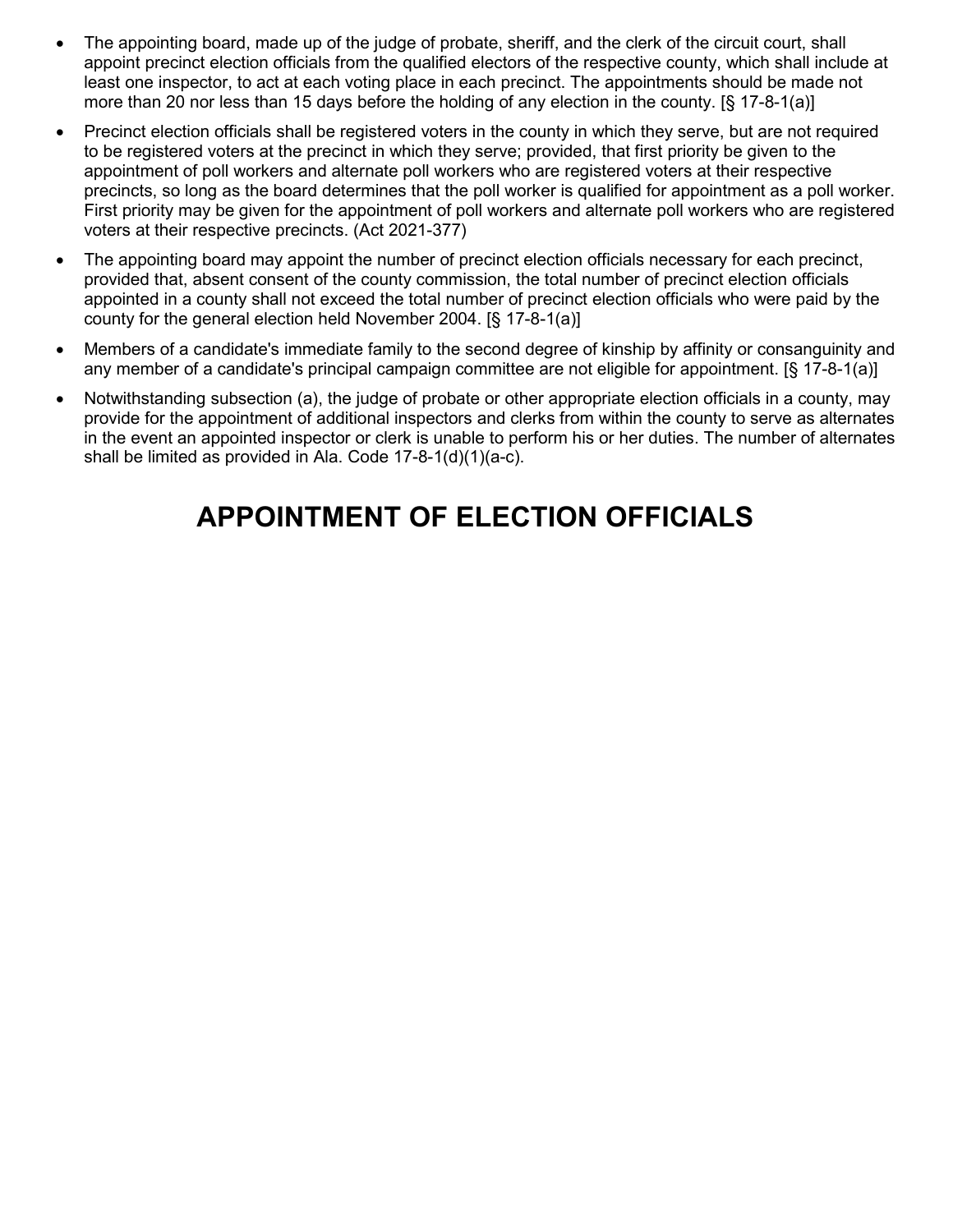### **If precinct officials are absent, the following procedure should take place:**

- 1) If any precinct election official fails to show up at their appointed voting place in time to perform their official duties, those precinct election officials who are present shall complete the number of polling officials. (§ 17-8-6)
- 2) If the Inspector is absent:
	- the other present officials shall choose one among them to serve as Inspector, and
	- the officials shall also appoint an elector qualified in that county to complete the requisite number of polling officials. (§ 17-8-6)
- 3) If NONE of the appointed polling officials are present, any four (4) electors who are qualified to vote in that county may open the polls and serve as polling officials during the absence of the appointed polling officials. (§ 17-8-6)

### **Oath of Office for polling officials (located on the back of the Voters Poll List):**

Before entering upon their duties, precinct election officials must take an oath to perform their duties at the election, according to law. The oath may be administered by any person authorized by law to administer oaths or by any inspector. (§ 17-8-8)

## **ABSENT POLLING OFFICIALS**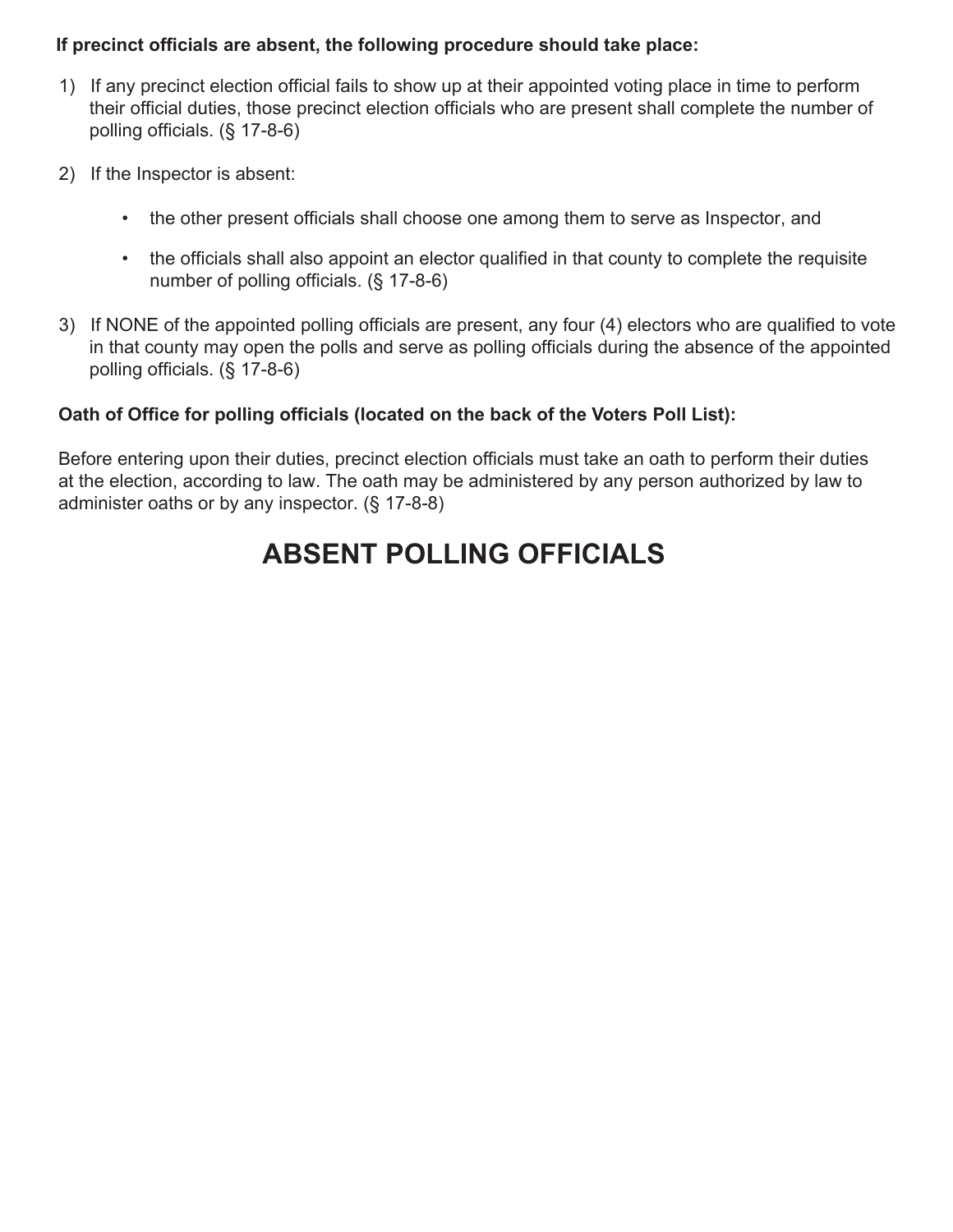1) The **NUMBER** of poll watchers:

- In **primary elections**, there may be one watcher in the voting place for each qualified candidate in that election. (§ 17-13-11)
- In **general elections**, there may be one watcher in the voting place for each party or organization that has nominated candidates. [§ 17-8-7(a)]
- In **elections in which there are no candidates**, each political party may appoint a watcher in the voting place.  $[\S 17-8-7(a)]$

2) The **APPOINTMENT** of poll watchers:

- In **primary elections**, a watcher must have a written appointment letter or document signed by a candidate. (§ 17-13-11)
- In **general elections**, a watcher must be appointed by the chairman of the party's county executive committee or other organization that has nominated candidates. [§ 17-8-7(a)]
- In **elections without candidates**, only the chairman of the party's executive committee may appoint a poll watcher. [§ 17-8-7(a)]
- 3) **OATH OF OFFICE -** Each poll watcher shall be sworn to faithfully observe the rule of law prescribed for the conduct of elections. [§ 17-8-7(c)]
- 4) **PRIVILEGES -** Poll watchers have the right to observe and monitor all conduct and records of the election throughout election day. [§ 17-8-7(b)(1-6)]
- 5) **LIMITATIONS -** Poll watchers may not disturb voters, attempt to influence voters, campaign, or display or wear any campaign material or buttons while inside the polling place. [§ 17-8-7(d)]
- 6) **PENALTIES** Any official who refuses to allow any poll watcher to exercise his/her rights as a watcher shall be guilty, upon conviction, of a Class C misdemeanor. (§ 17-17-22)

# **POLL WATCHERS**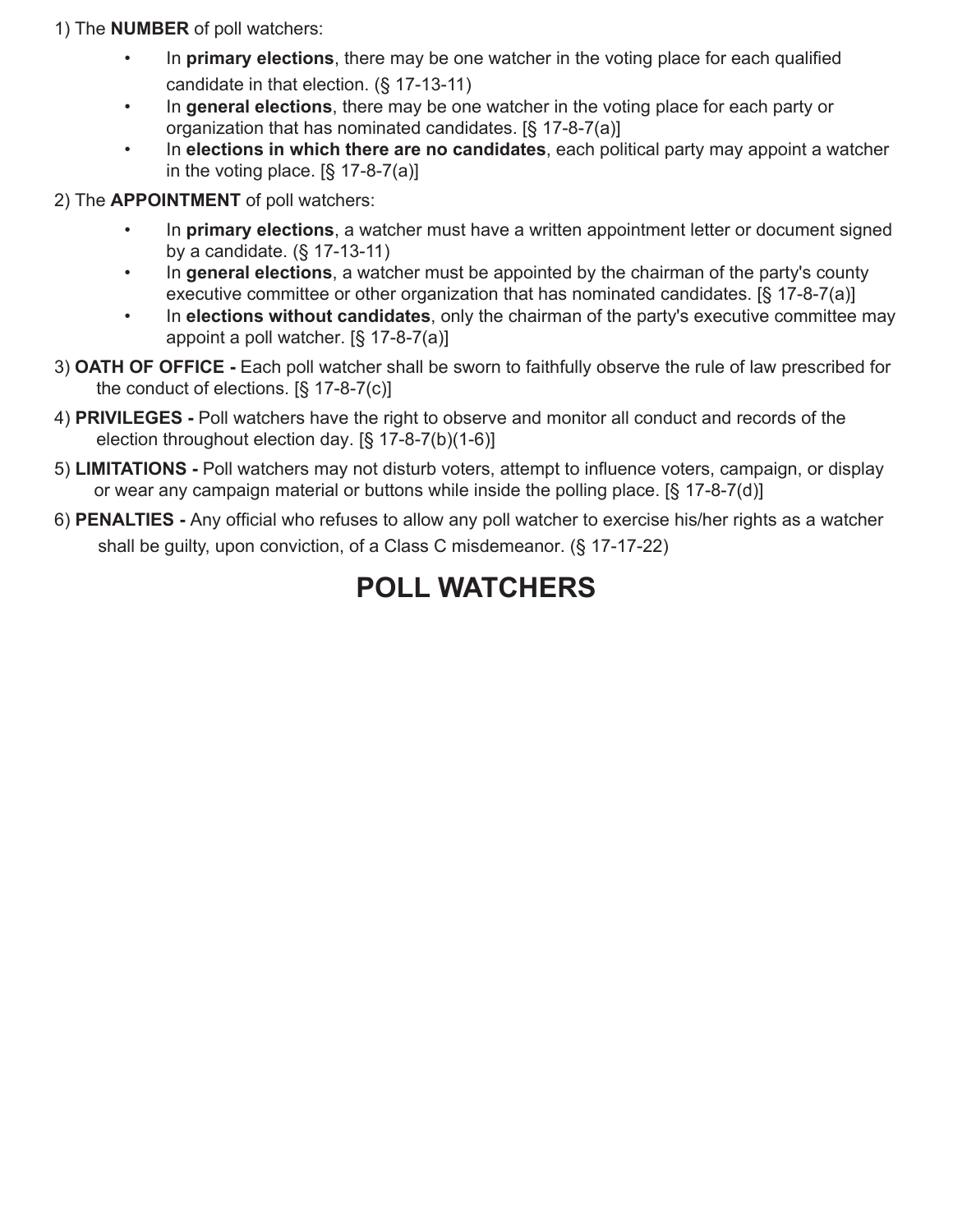The Judge of Probate in each county may appoint not more than two (2) students for each precinct to serve as unpaid student interns during elections.

### 1) **QUALIFICATIONS:**

- Be recommended by a principal or other school official or by the individual responsible for the student's home instruction program.
- Be at least 16 years of age at the time of the election.
- Be a resident of the county or municipality for which the appointment is made.
- Be enrolled in a public high school, an accredited private high school, a home instruction program, or be enrolled in a two-year or four-year institution of higher learning.

### 2) **DUTIES:**

- Shall be determined by the officials in charge of the election. However, the duties may not include either of the following:
	- Determining the qualifications of a voter in the event a voter is challenged.
	- **The operation and maintenance of any voting equipment.**
- Shall attend all required training for poll workers and any additional training considered necessary before performing any duties.

A student poll worker intern who works four (4) or more hours on a school day on Election Day or any day of training shall be entitled to an excused absence from school. (§ 17-8-14)

# **STUDENT INTERNS**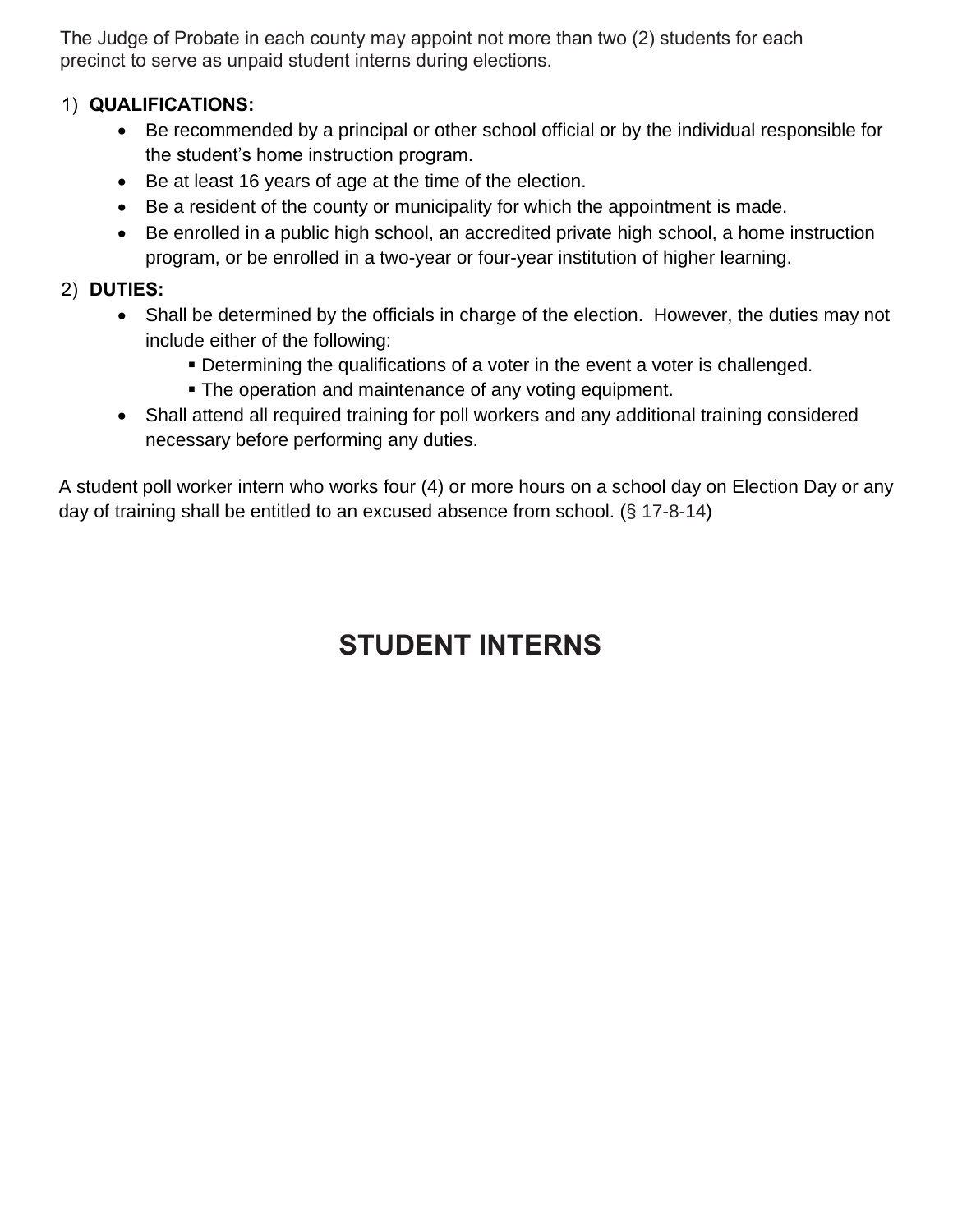Use of mobile phones or cameras should not disturb any other voters or disrupt the polling place in any way.

Voters are not allowed to take general photographs, such as photos of the room where the voting takes place, as it may intimidate other voters.

The right to vote a secret ballot is essential. Photographing or otherwise revealing the contents of another voter's ballot is not permissible and is a Class A Misdemeanor.

However, a voter may take a photograph of his or her own ballot without violating any existing law. (§ 17-9-50.1)

### **PHOTOGRAPHY IN THE POLLING PLACE**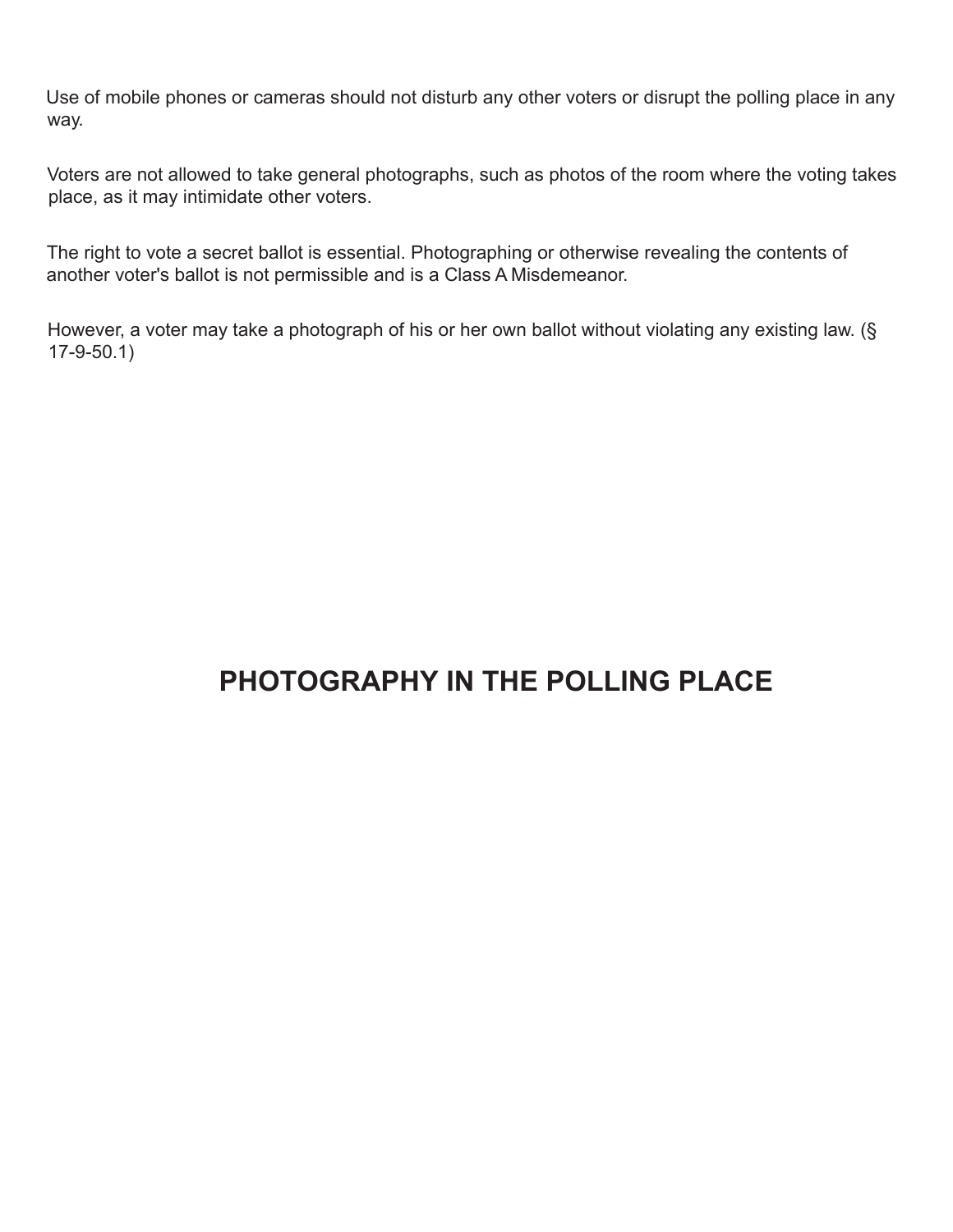### **1) ELECTIONEERING:**

- Election officials must run the polling place in a strictly impartial manner. Election officials must not attempt to influence voters. (§§ 17-17-4, 17-17-55)
- Election officials may not disclose how any elector voted. (§§ 17-17-18, 17-17-55)
- **SAMPLE BALLOTS** Voters may carry prepared sample ballots into the polling place for use in the voting booth or voting area. This is not electioneering, as long as the voter does not attempt to influence other voters within the polling place.

### **2) LOITERING:**

- Loitering is not allowed around the polling place for purposes of discouraging qualified electors from entering the polling place or from voting. (§ 17-17-17)
- A person is not allowed to stand in line after they vote. (§ 17-17-17)
- A person is not permitted within 30 feet of the door of the polling place if they are not a voter admitted to vote, a person assisting the voter, the Probate Judge, the Sheriff or the Deputy Sheriff, a precinct election official, or a poll watcher. (§ 17-9-50)

### • **3) DISTURBANCES:**

Intoxication or disorderly conduct is not permitted in the polling place. (§ 17-17-12)

In case of **ELECTIONEERING, LOITERING, or DISTURBANCES**, ask the person to stop or leave the polling place. If the person refuses to leave, call the sheriff so that a deputy will be dispatched immediately. (§§ 17-9-1, 17-17-1)

## **ELECTIONEERING LOITERING DISTURBANCES**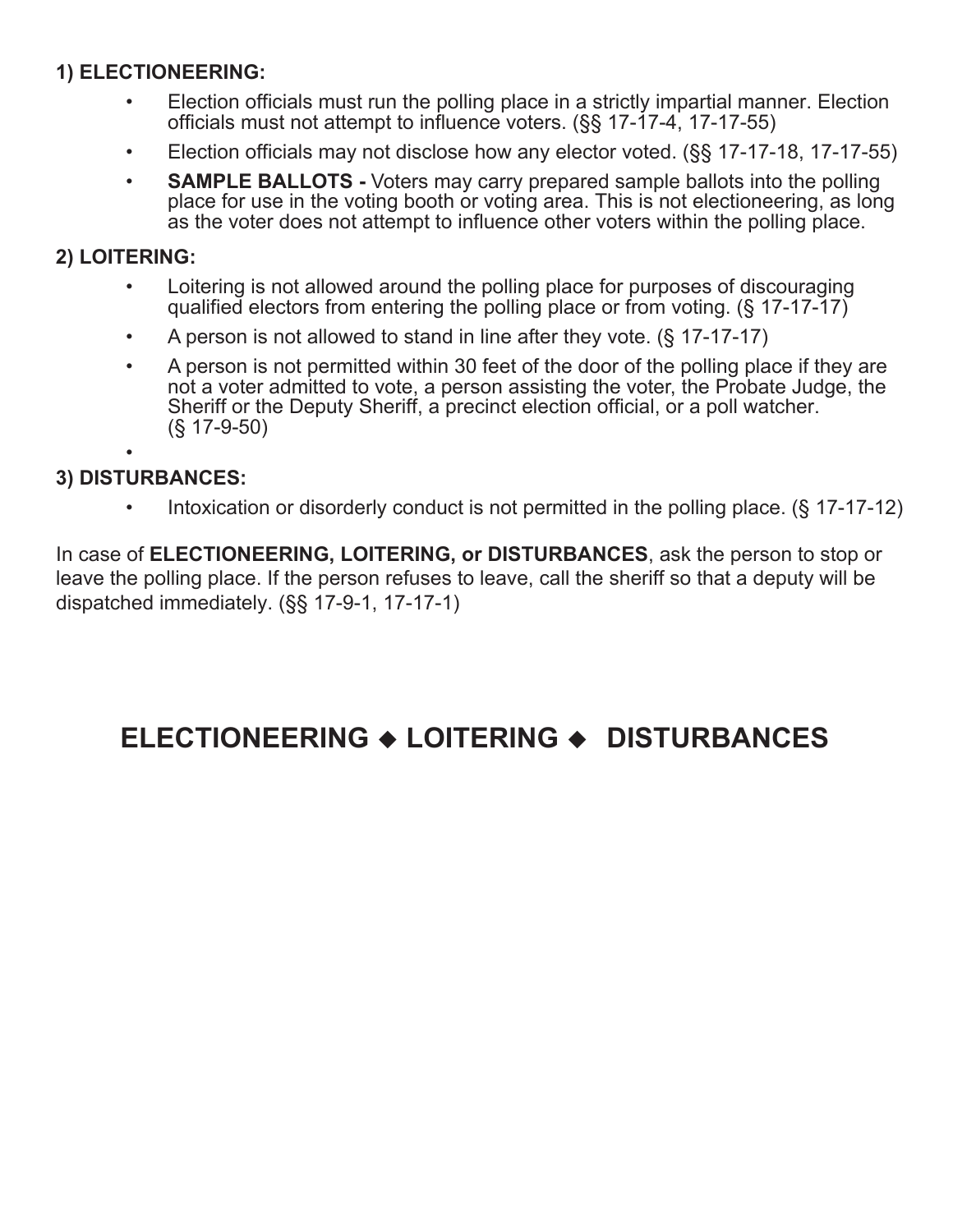### **1) VOTING ASSISTANCE:**

- **RIGHT** Any voter who requests voting assistance may receive help from any person the voter chooses *except the voter's employer, an agent of the employer, or an officer or agent of the voter's union.* **THE VOTER DOES NOT NEED TO STATE A REASON FOR REQUESTING ASSISTANCE.** [§ 17-9-13(a)]
- **• PROCEDURE -** To obtain assistance, the voter must specifically request assistance by naming the person from whom assistance is sought and by signing in the appropriate column of the voters poll list. The person providing assistance shall legibly sign in the adjacent column on the same line as the assisted voter's name. By signing the poll list, the assistant shall certify that he or she is *not the voter's employer, an agent of the employer, or an officer or agent of the voter's union.* If the voter is unable to sign the poll list, the person giving assistance shall write the voter's name in the appropriate column and then sign his or her own name in the adjacent column. [§ 17-9-13(a)]
- **• DISABLED VOTERS and SENIOR CITIZENS** The voting process must be accessible to persons with disabilities and senior citizens. [§ 17-2-4(c)] Polling officials shall make available voting aids, and poll workers shall extend courtesy and consideration to persons with disabilities and senior citizens and offer assistance when requested. *A polling official may allow a voter who is physically disabled or over the age of 70 to move to the front of the line at a polling place upon request of the voter.* [§ 17-9-13(e)]

### **2) SPOILED BALLOTS:**

- If a voter accidentally or mistakenly spoils the ballot and he or she cannot conveniently or safely vote using the ballot, the voter may return the ballot to the inspector, and the voter will be given another ballot. [§ 17-9-14(a)]
- Spoiled ballots shall be placed in the envelope provided for spoiled ballots.  $[\S 17 - 9 - 14(b)]$

### **VOTING ASSISTANCE SPOILED BALLOTS**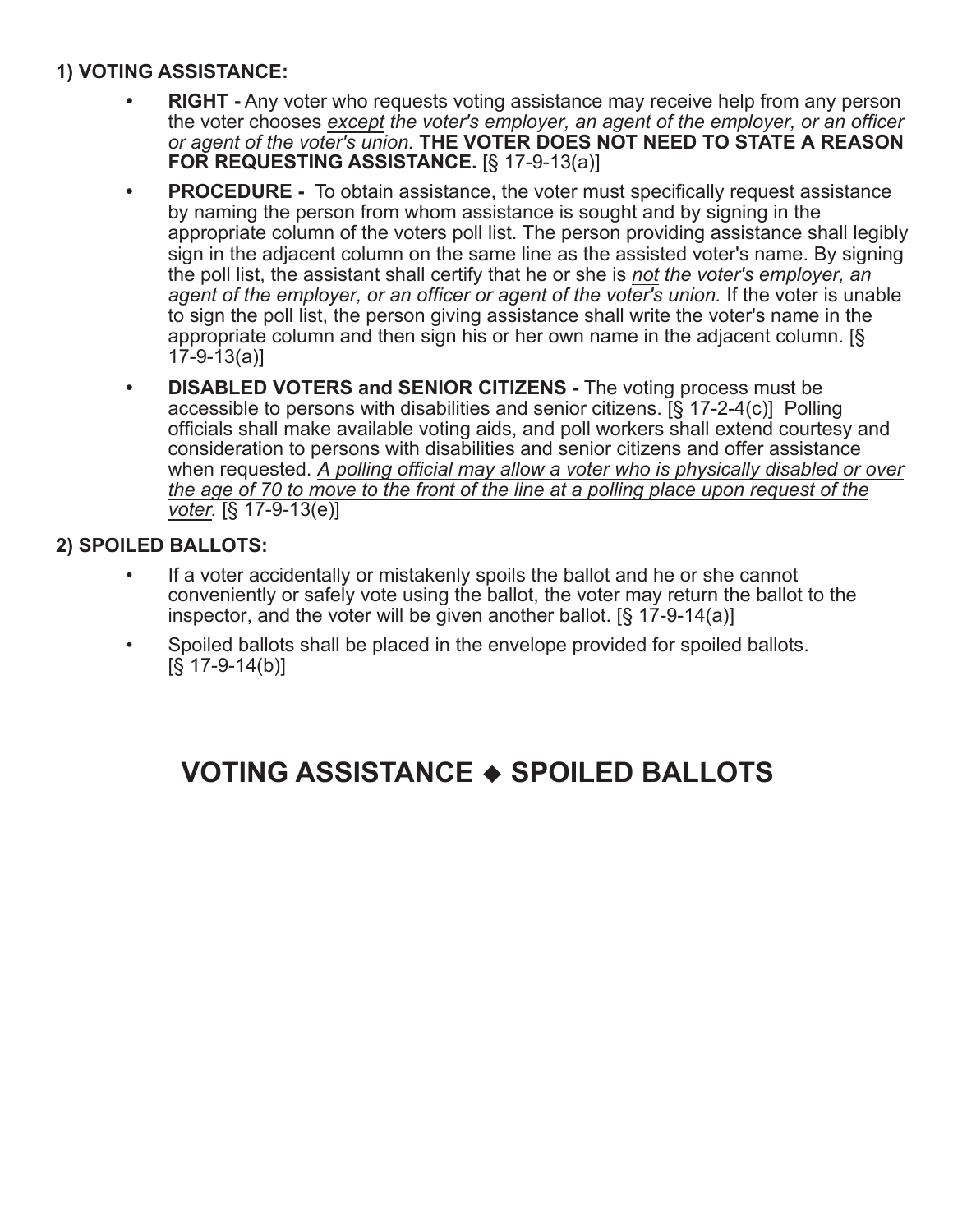A voter may be placed on the **INACTIVE VOTER LIST** if the Board of Registrars is unable to confirm the voter's address through the NVRA-compliant voter file maintenance process. (§ 17-4-30)

Voters on the **Inactive Voter List** are indicated on the poll list by the letter **"I"** next to their names. However, in some counties, inactive voters may be listed on a separate poll list. Your Probate Judge will provide instruction regarding how inactive voters are indicated on your county's poll list.

**Inactive status:** Once on the inactive list, the voter can be restored to "active" status by updating his or her address information with the local Board of Registrars. (§ 17-4-9)

#### **NOTE: A voter on the inactive list may vote a regular or provisional ballot after the voter completes a Voter Reidentification "Update" Form. (§ 17-4-9) Please follow the steps below for an inactive voter at the poll.**

Once you determine that a voter is inactive, a poll worker should follow these steps:

- 1. Inform the voter that he or she is on the inactive list because the Board of Registrars needs to obtain current address information from him or her.
- 2. Provide the voter with **Voter Reidentification "Update" Form (NVRA-20)** included with the supplies for the polling place, and instruct the voter to fill out the form completely.
- 3. If a change in address does not change the voter's polling place, allow the voter to vote following the standard voting procedures after completely filling out the Voter Reidentification "Update" form (NVRA-20) and returning it to the poll worker.
- 4. If a change in address is within the same county and changes the voter's polling place, direct the voter to the new polling place. Inform the voter that he or she will be required to vote a provisional ballot at the new polling place, Davis v. Bennett, 154 So. 3d 114 (Ala. 2014), but once the properly completed PB-3 form and the Voter Reidentification "Update" Form (NVRA-20) are received by the Board of Registrars, the vote should be counted.
- 5. If a change in address is outside the county, the person is not eligible to vote.
- 6. After the closing of the polls, collect all of the completed Voter Reidentification "Update" Forms (NVRA-20) and place them in the envelope addressed to the Board of Registrars.

# **INACTIVE VOTER UPDATING**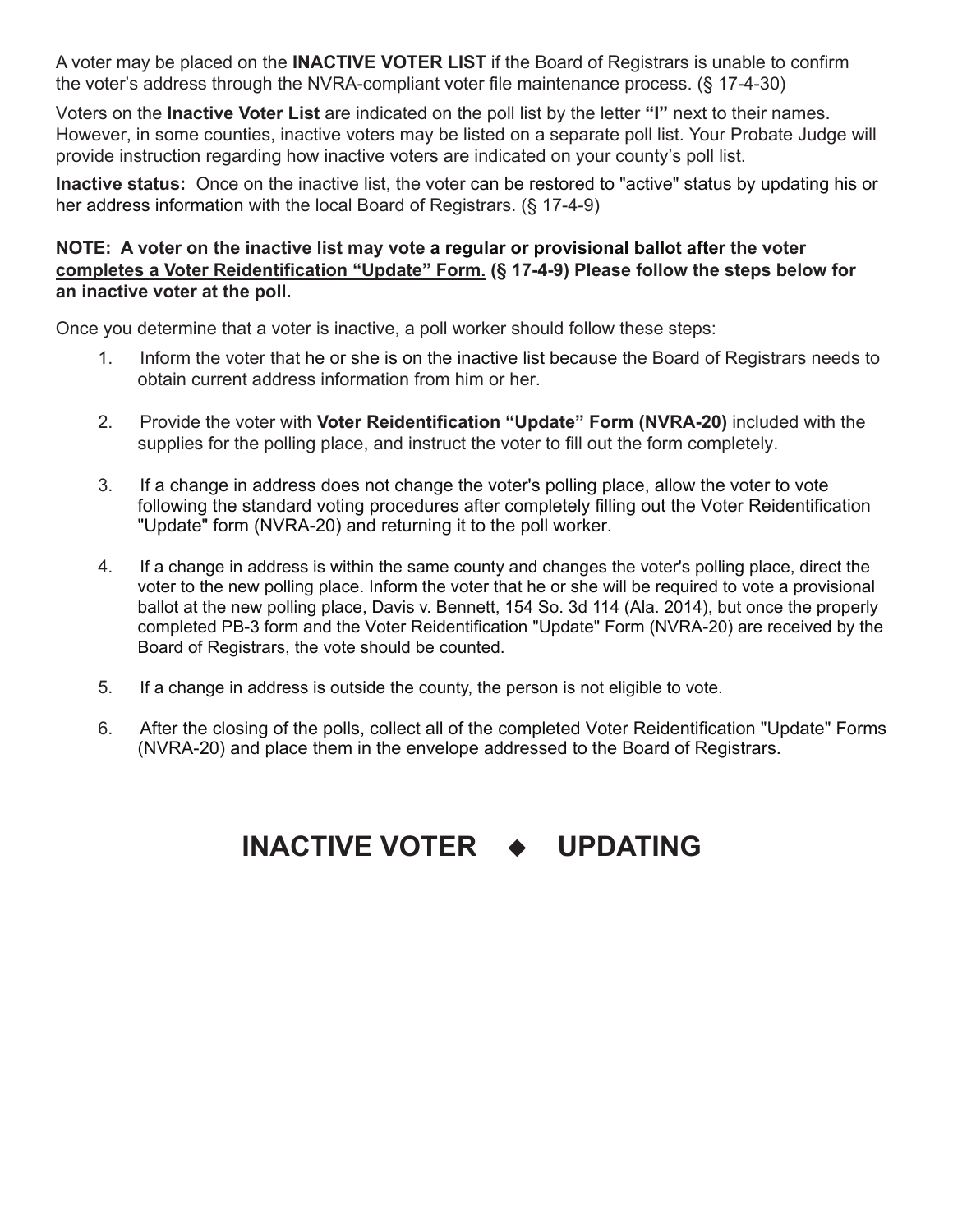**HOURS OF VOTING -** Each polling place is open for voting from 7:00 am to 7:00 pm: All voters who are in line to vote at 7:00 pm shall be permitted to vote before closing the polling place. Anyone who attempts to join the voting line after 7:00 pm shall not be permitted to vote.

**VOTING TIME ALLOWANCE -** Poll workers should make every effort to give each voter adequate time to vote. Only if others are waiting in line to vote may poll workers use the following procedures to prevent long delays:

- 1) Any voter remaining in a voting station for four minutes or longer may be asked by a poll official if he or she requires assistance. [§ 17-9-13(b)]
- 2) Remind voter that he or she has the right to have the assistance of anyone who is in the polling place, including another voter or poll worker. [§ 17-9-13(b)] Exception: *The voter's employer, an agent of the employer, or an officer or agent of the voter's union* may not assist the voter. [§

17-9-13(a)]

### 3) **If the voter does not desire assistance:**

- The voter shall be permitted to remain in the voting station for **no less than one additional minute.** [§ 17-9-13(b)]
- At the end of this additional minute, and if there exists a line of individuals waiting to vote, the voter may be informed that time is up and be asked to leave. If there is no line, the voter shall have as much time as necessary to finish voting. [§ 17-9-13(b)]

### 4) **If the voter requests assistance:**

- The voter may have the assistance of any person of his or her choosing currently in the voting place, (except for *the voter's employer, an agent of the employer, or an officer or agent of the voter's union*) and may have no less than an additional five (5) minutes to vote. [§ 17-9-13(b)] The voter must specifically request assistance by naming the person from whom assistance is sought. [§ 17-9-13(a)]
- At the end of this additional five minutes, and if a line of individuals are waiting to vote, the voter may be informed that time is up and be asked to leave the voting station. If there is no line, the voter shall have as much time as necessary to finish voting. [§ 17-9-13(b)]
- Before an assigned voter exits the voting place, the voters' poll list must be revised to reflect that assistance was received. [§ 17-9-13(b)] The voter must sign in the appropriate column of the voter's list, and the person providing assistance must sign in the adjacent column on the same line as the assisted voter's name.  $[\S 17-9-13(a)]$

# **TIME ALLOWED TO VOTE**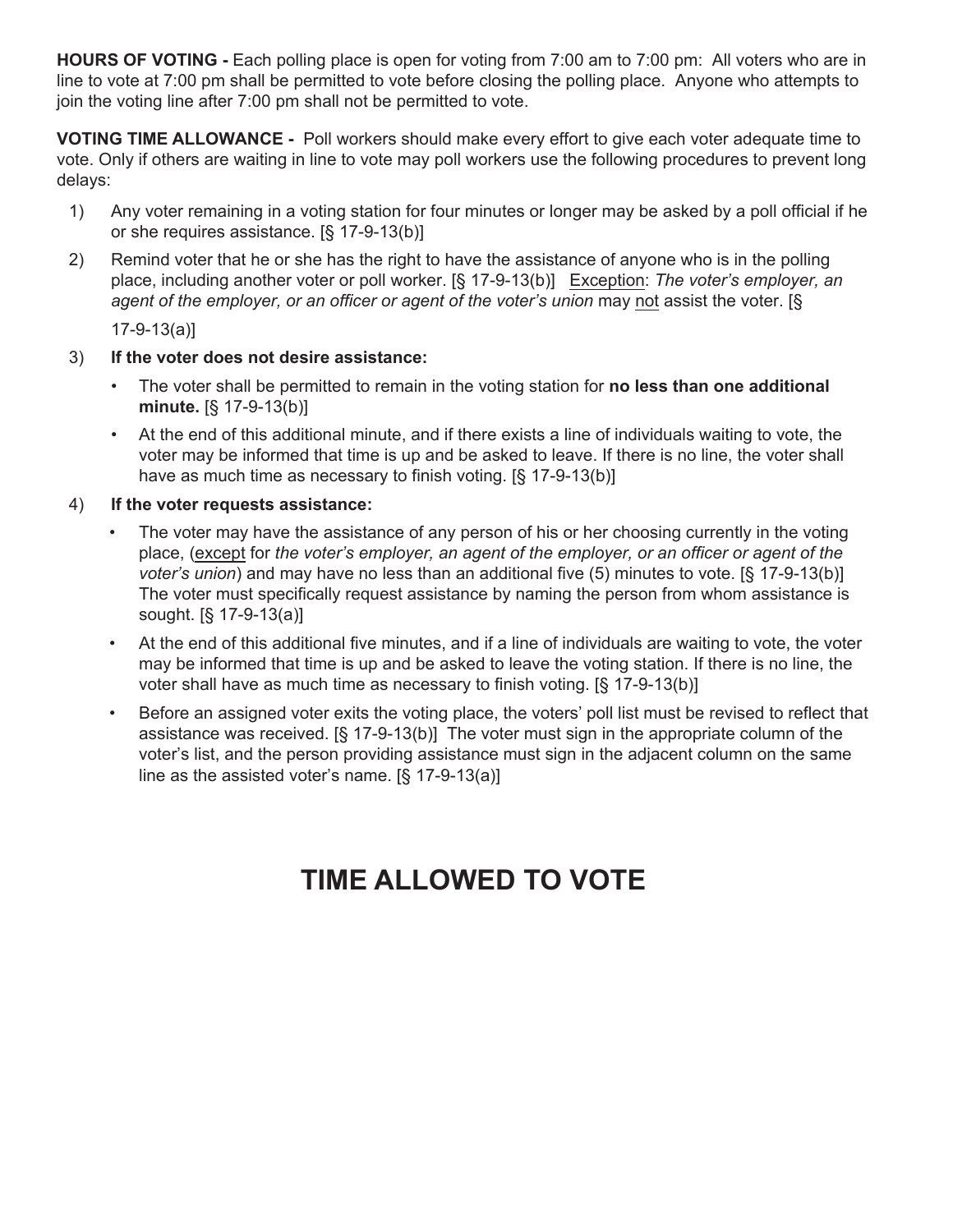### **applies only in primary and primary runoff elections**



If on primary election day, a voter participates in the primary election of a political party, that voter may only participate in the primary runoff election of that same party. (§ 17-13-7.1)

If the voter did not participate in the primary election or voted an issues-only ballot, he or she may choose to vote in either political party runoff election.

During primary elections, poll workers must notate in the appropriate place on the poll book the party primary in which the voter participates.

During primary runoff elections, poll workers must verify the party indicated on the poll list and may only allow the voter to participate in the party primary runoff indicated.

If the voter disputes the political party indicated on the poll list when they appear on the date of the primary runoff election, please direct the voter to the provisional ballot officer.

# **CROSS-OVER VOTING**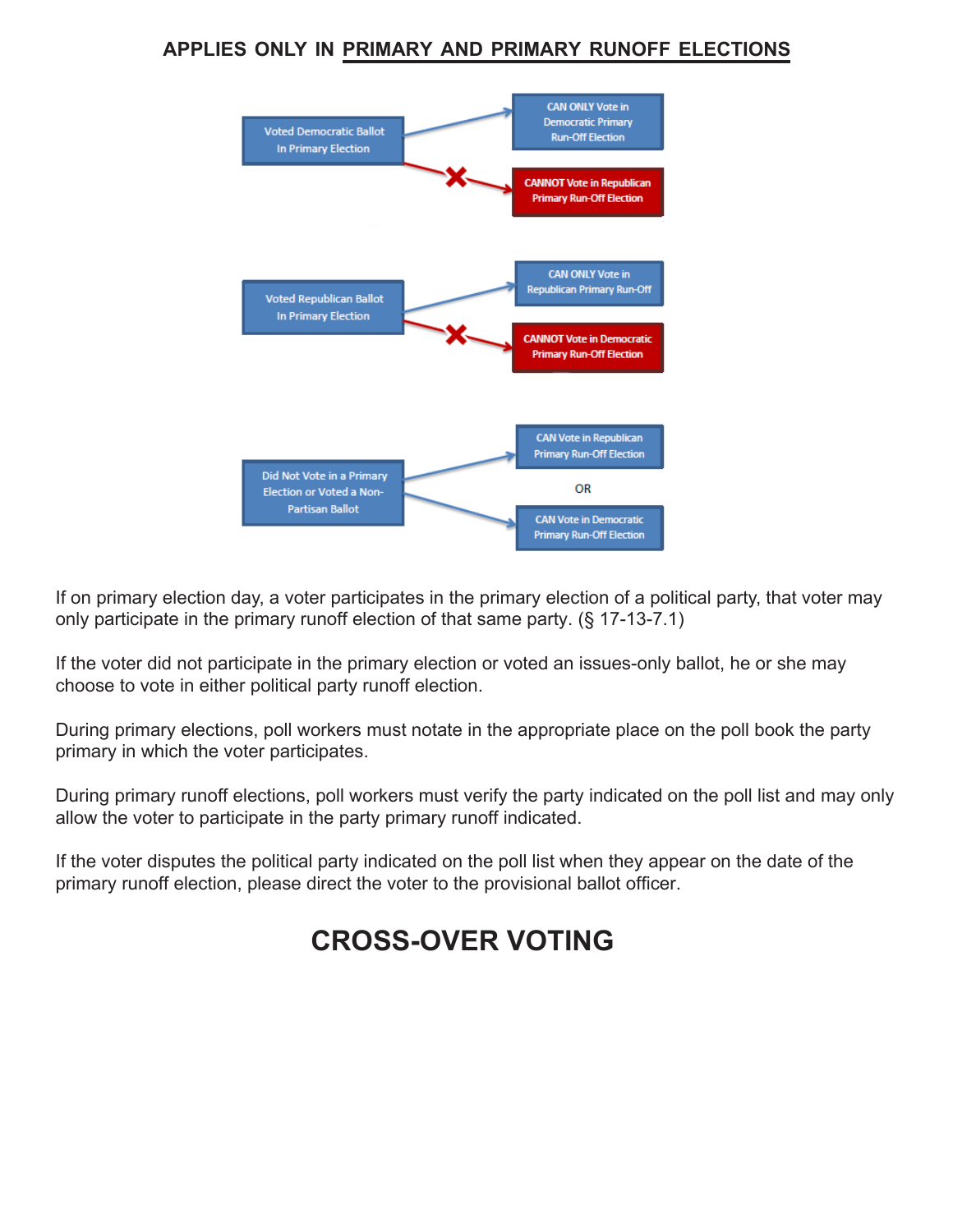### **applies only in a non-municipal general election**

- 1) Because primary and primary runoff elections are political party functions, a voter may choose only among those names the political parties place on their ballots. Therefore, the voter may not write in a vote in a primary or primary runoff election.
- 2) A voter may cast a write-in vote in a non-municipal general election. (§ 17-6-28)
- 3) In order to cast a valid write-in vote, the voter must do the following:
	- Write the name on the ballot, and
	- Register the vote by placing a mark on the ballot in the space designated for that office.  $[\S 17-6-28(b)]$

## **WRITE-IN VOTING**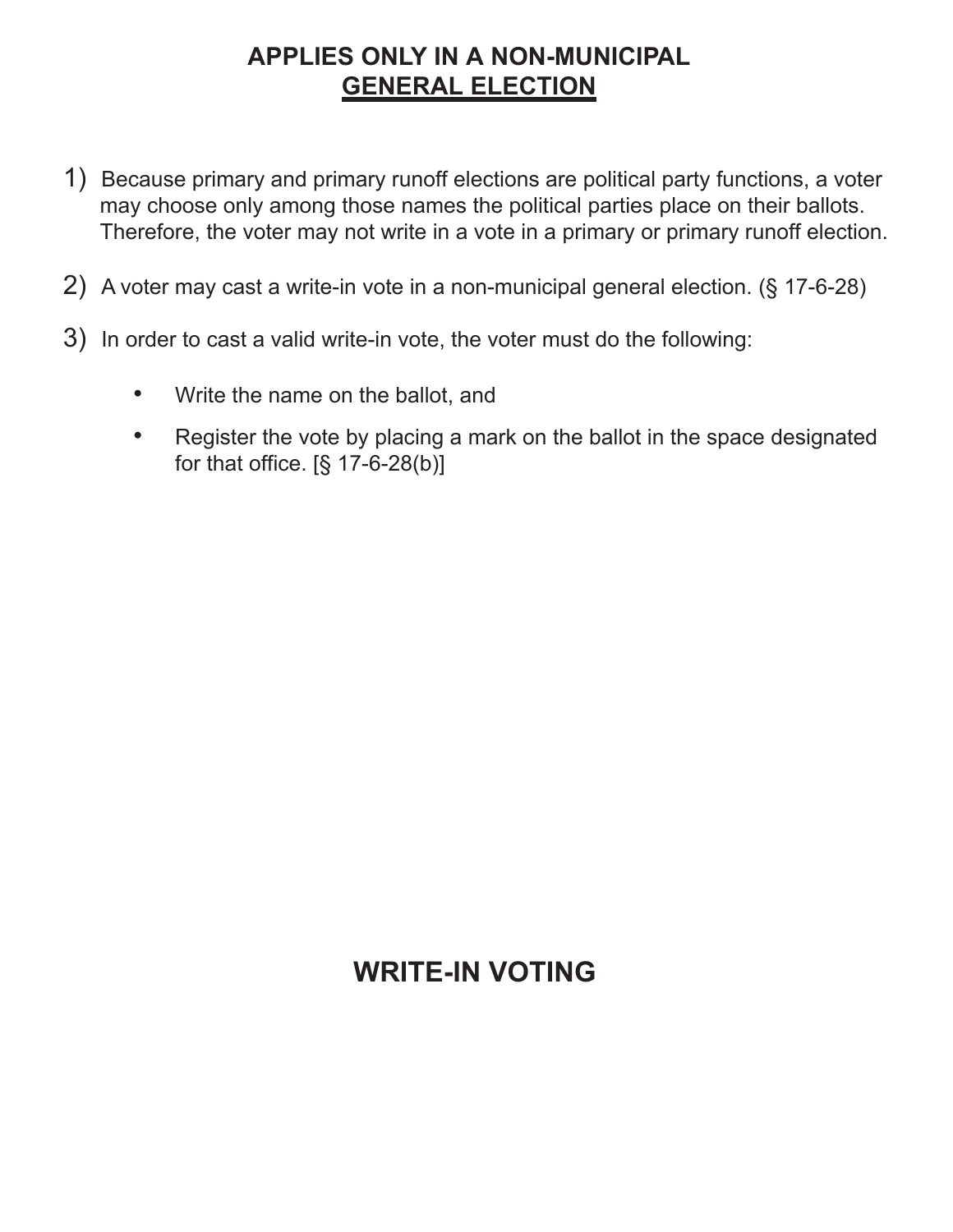### **in a primary or primary runoff election:**

A voter may participate in only one political party's primary [§ 17-13-7(a)]; therefore, split-ticket voting is prohibited during the primary and primary runoff phase of the election cycle.

- In a primary or primary runoff election, a voter must tell the polling official in which party election he or she wishes to participate. [§ 17-13-7(b)] The voter will then receive a ballot containing only the names of that political party's candidates. (§ 17-13-8)
- In a primary or primary runoff election, a voter may not select among one political party's candidates for one office and then vote for another political party's candidates seeking a different office. **For example, a voter may not vote for one political party's candidates for president and then, in the same election, vote for another political party's candidates in a congressional, state, or county race.**

### **in a general election:**

In a general election, voters may select candidates from different political parties. (§ 17-6-38) This is split-ticket voting. A voter may vote for **only one candidate for each office**.

# **SPLIT-TICKET VOTING**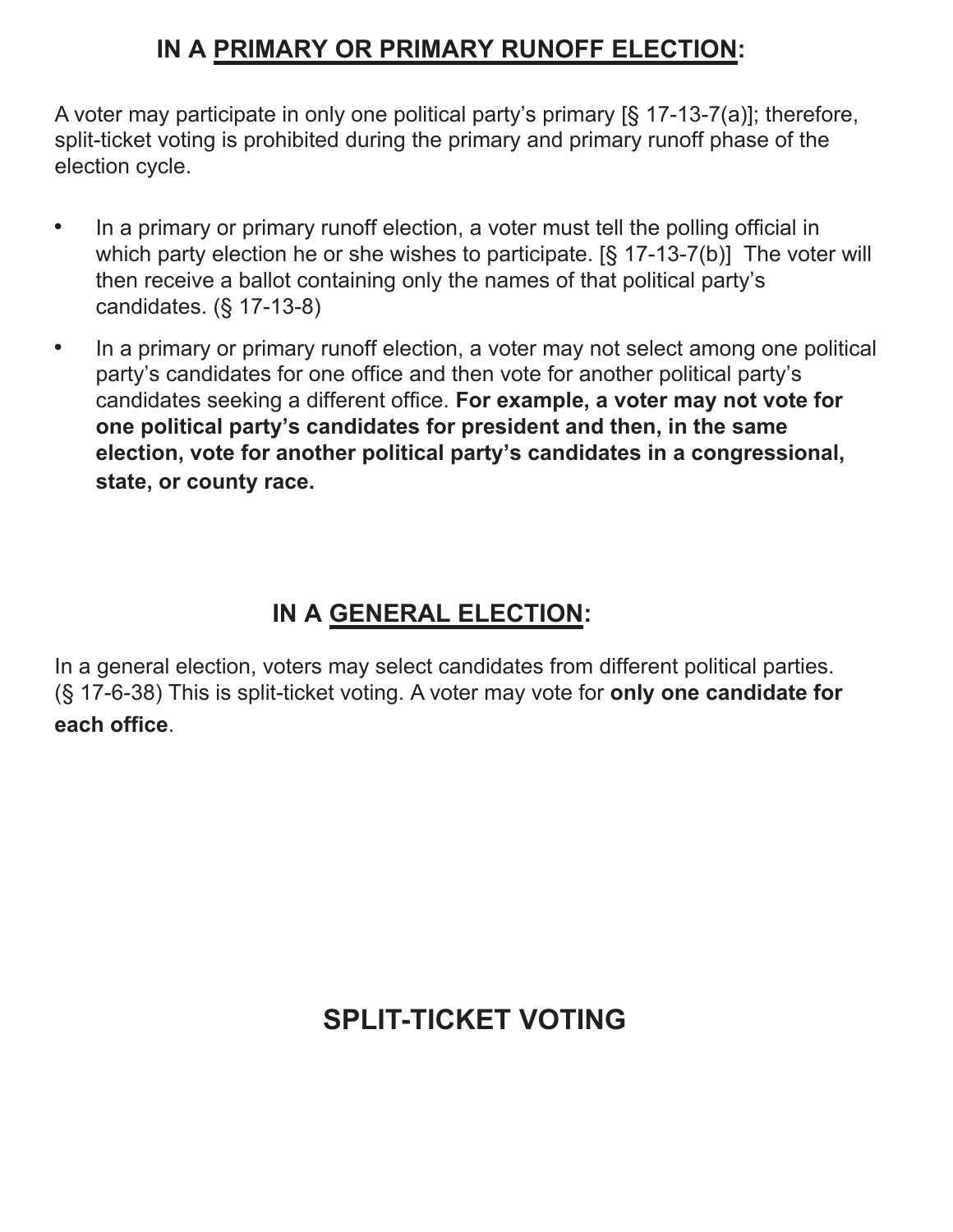A voter may use any of the following forms of photo identification at the polls:

- 1. A valid **Alabama Driver's License** (not expired or has been expired less than 60 days)
	- Alabama Law Enforcement Agency **Digital Driver's License**
- 2. A valid **Alabama Non-Driver ID** (not expired or has been expired less than 60 days)
	- Alabama Law Enforcement Agency Digital Non-Driver's License
- 3. A valid **Alabama Photo Voter ID** Card
- 4. A valid **State-Issued ID** (Alabama or any other state)
	- Examples:
		- $\circ$  Valid AL Department of Corrections Release Temporary ID (Photo Required)
		- o Valid AL Movement/Booking Sheet from Prison/Jail System (Photo Required)
		- o Valid Pistol Permit (Photo Required)
- 5. A valid **Federal-Issued ID**
- 6. A valid **US Passport**
- 7. A valid **Employee ID** from the Federal Government, State of Alabama, County, Municipality, Board, Authority, or other entity of this state
- 8. A valid **Student or Employee ID** from a public or private college or university in the State of Alabama (including postgraduate, technical, or professional schools)
- 9. A valid **Student or Employee ID** issued by a state institution of higher learning in any other state
- 10. A valid **Military ID**
- 11. A valid **Tribal ID**

**NOTE:** If you have a question about the validity of a form of photo ID, please contact the Board of Registrars or the Secretary of State's Office.

Provisions for voters who fail to bring a proper form of photo ID to the polls:

• If two (2) election officials positively identify a voter as a voter on the poll list who is eligible to vote and sign the **Election Officials' Affidavit for Identifying Qualified Elector**, the voter can cast a regular ballot. [§ 17-9-30(f)]

If a voter cannot be positively identified by two (2) election officials, the voter can cast a provisional ballot. The voter should be directed to the precinct's provisional ballot officer for ballot processing. In order for the provisional ballot to be counted, the voter is required to present a proper form of photo identification to the Board of Registrars no later than 5:00 p.m. on the Friday following Election Day. [§§ 17-10-1(c), 17-10-2(a)(3)]

# **PHOTO VOTER IDENTIFICATION**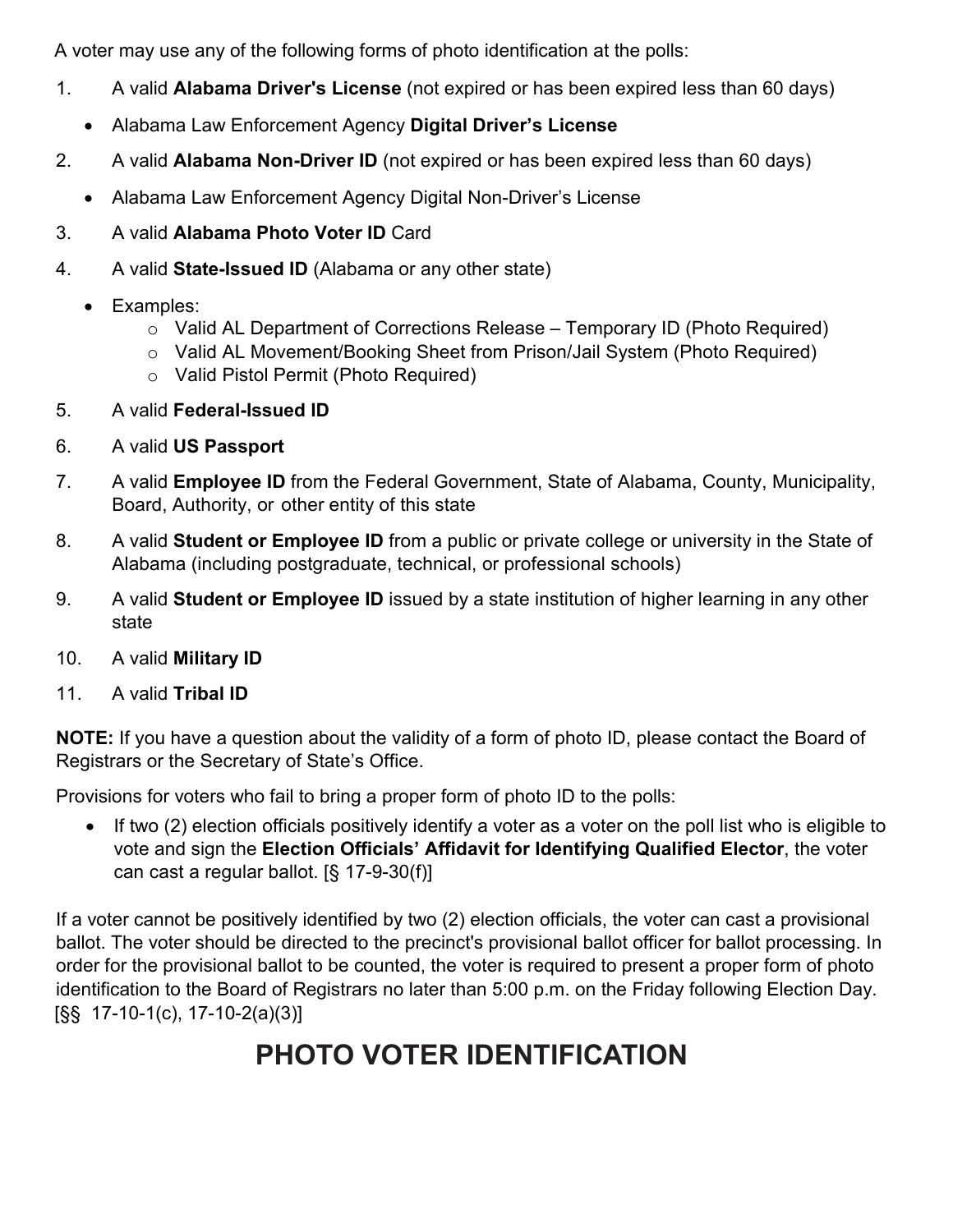### **When a voter shows up to vote on Election Day:**

- 1) Ask the voter for his or her name.
- 2) Look on your list of registered voters to see if his or her name is on the list.
- 3) If the voter's name is on your list, follow normal voting procedures as follows:
	- Check Voter Identification
	- If a Primary Election, ask the voter their political party preference and mark the voter's political party preference on the poll list. \*See Crossover Voting Tab of this guide.
	- Highlight voter's name on the poll list
	- Print name on the clerk's list beside corresponding number on voter's list.
	- Determine appropriate ballot style to give to voter.

### 4) **If his or her name is marked as "inactive"**,

- Ask the voter to fill out a **"Voter Reidentification Update Form"** before letting him or her vote. (§ 17-4-9) Review form to ensure it is complete.
- Instruct the person to check the "update" box on the form.
- If there is a **change in the inactive voter's address** and the voter now lives in a new precinct in the same county, ask the voter to go to the new polling place, contact the county Board of Registrars to gather more information regarding the new polling place. The voter must cast their vote by provisional ballot at the new polling place.

### 5) **If you cannot find the person's name on your registered voters list:**

- Take the voter to the provisional ballot officer, and
- Inform the voter that because his or her name is not on the list of registered voters, he/she will receive help from the provisional ballot officer. [§ 17-10-2(a)(1)]

### 6) **If his or her name is marked off because he or she applied for an absentee ballot:**

- Take the voter to the provisional ballot officer, and
- Tell the provisional ballot officer that the voter is marked off for having applied for an absentee ballot. [§§ 17-10-2(a)(5), 17-11-5(c)]

### 7) **If the person does not provide the necessary photo identification:**

- Take the voter to the provisional ballot officer, and
- Inform the provisional ballot officer that the voter did not provide photo identification. [§§ 17-10-1(c), 17-10-2(a)(3)]

### 8) **If an inspector challenges the person's right to vote in the precinct:**

- The inspector will take the voter to the provisional ballot officer, and
- The inspector will fill out the inspector challenge statement.  $[\S 17-10-2(a)(2)]$

# **A GUIDELINE FOR VOTER CHECK-IN (FOR POLL WORKERS)**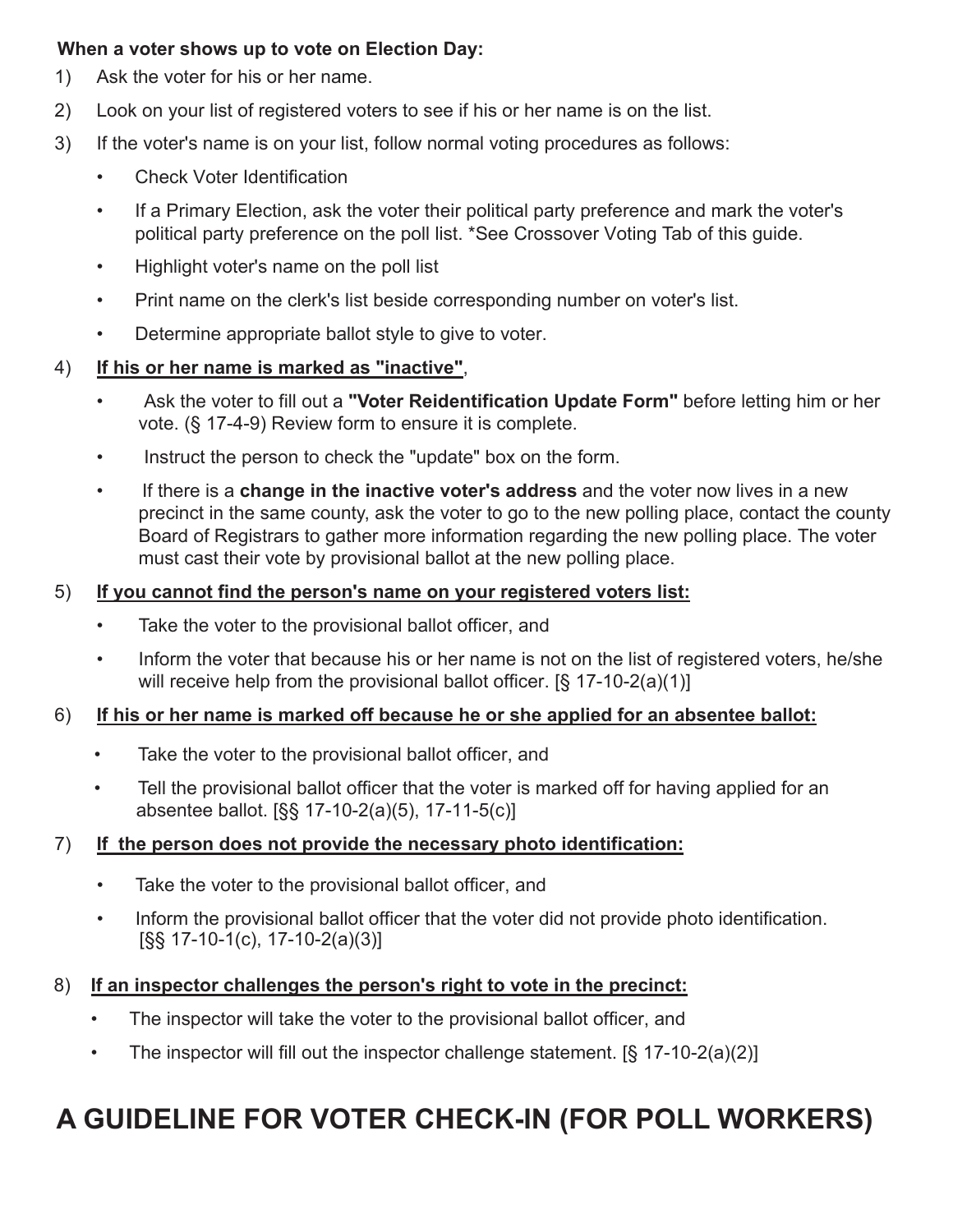### **ELECTION SECURITY**

Election Day ballots will be received and packaged by precinct. The Chief Inspector should confirm he or she has received the correct ballots, the correct number of boxes, and that all boxes are securely packaged. the overall shipment of ballots will arrive at the county sealed, with instructions for the receiving authority to advise the vendor if the shipment seal been broken.

Absentee ballots and associated supplies will be received by the Absentee Election Manager in sealed boxes. The receiving authority should advise the vendor if there are any signs of tampering or broken seals.

Ballots shall be secured behind locked doors at all times except when in use on Election Day. However, regular absentee ballots and absentee ballots for military and overseas citizens (UOCAVA) may be accessed during the 55 day period prior to the election.

Voting machines, including electronic poll books, shall be secured behind locked doors at all times except when in use on Election Day.

All voting equipment shall be stored in a climate-controlled environment at all times.

Electronic media, either memory cards or USB sticks, must be kept secured at all times.

After media is installed in the appropriate voting machine, and all testing has been completed, the machine must be sealed with a numbered seal and the seal number recorded. The Chief Inspector should receive this information as part of his or her Election Day materials, and check to ensure the seal, with the correct number, is in place and secure.

If it appears someone is tampering with or misusing voting equipment on Election Day, inform the Voting Precinct Inspector immediately.

### **PROHIBITIONS**

**Act 2021-535** prohibits any voting machine from being installed or operated outside of the interior of the enclosed building designated as a voting place. Additionally, no ballots shall be taken into or out of any voting place, except in performing the authorized pre-election and postelection duties of transporting ballots.

**Act 2021-488** prohibits any voter in this state from voting more than once, or attempting to vote more than once, in any election held in this state, or who votes in both this state and another state or territory in the same or equivalent election. The Act also prohibits any voter from attempting to vote when they have knowledge that they are not entitled to vote, or to commit any kind of unlawful or fraudulent voting.

# **ELECTION SECURITY PROHIBITIONS**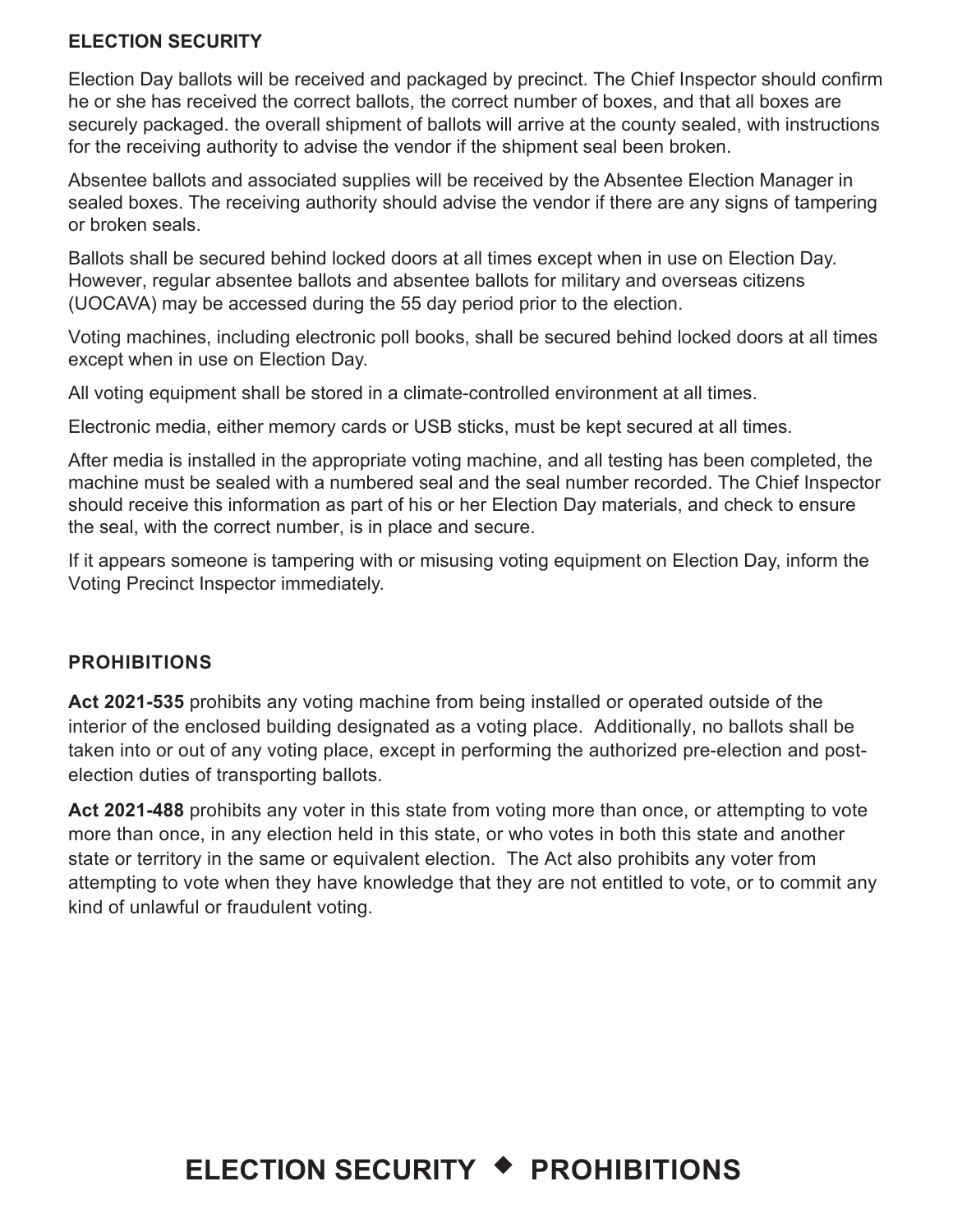#### **When a poll worker brings a voter to you, do the following:**

- 1) Explain provisional process to voter and to voter's assistant, if voter has requested assistance.
- 2) Find out why the voter was identified as a potential provisional voter. **Be familiar with this list of reasons that trigger provisional voting:**
	- The voter's name is not on the voter list.  $[§ 17-10-2(a)(1)]$ <br>• The voter's name was marked off the voter list because be
	- The voter's name was marked off the voter list because he or she applied for an absentee ballot. [§§ 17-10-2(a)(5), 17-11-5(c)]
	- The voter did not provide voter identification, as required by law.  $\frac{55}{12}$  17-10-1(c), 17-10-2(a)(3)]
	- The voter's right to vote is being challenged by an inspector.  $[\S 17 10 2(a)(2)]$
	- The voter disputes the political party indicated in the primary runoff election polling list.
- 3) If the voter's name is not found on voter list, call Board of Registrars to find out if voter is eligible to vote.
- 4) If Board of Registrars or a member of appointing board **confirms that the voter is eligible to vote**:
	- Write name of the Registrar or appointing board member (Probate Judge, Circuit Clerk, Sheriff, or designee) who confirmed voter's eligibility, in shaded space on the back of update form.
	- Have voter fill out update form. Make sure that verification box is check marked on form.
	- Direct voter to a poll worker to vote a regular ballot. Remind voter to give update form to poll worker.

#### 5) **When a voter's eligibility to vote cannot be verified:**

• Explain to voter and voter's assistant, if he or she has an assistant, that he or she has a legal right to vote a provisional ballot and the details of provisional voting. Provide written instructions.

#### 6) **If the voter wants to vote a provisional ballot, secure the proper roster, and:**

• Instruct the voter to sign or mark the provisional ballot roster and complete all requested information.

#### 7) **Obtain a provisional verification statement (PB-3), and then:**

- Write on **PB-3** the line number from the provisional ballot roster.
- Write election date, precinct number and ballot style on the **PB-3**.
- Check the correct box on the **PB-3** to mark the reason why the voter is casting a provisional ballot.
- After you have completed your portion of the **PB-3**:
	- Explain to voter and voter's assistant, if he/she has requested an assistant, that a sworn statement must be signed by voter.
	- Have voter or voter's assistant complete the requested information on sworn statement.
	- The voter must sign or mark the "signature line."
	- Direct voter to fill out **Voter Reidentification "Update" Form** that is attached to **PB-3**.
		- Make sure "provisional" box is checked on form.
		- Place completed **PB-3** in **Precinct Provisional Return Envelope (PB-4)**.

#### 8) **If voter is voting a provisional ballot because of an inspector's challenge,**

- Separate multi-part challenge statement.
- Place original statement (**white copy**) in provisional ballot box.
- Place one copy (**yellow copy**) in **Precinct Provisional Return Envelope (PB-4)**.
- Give one copy (**pink copy**) to voter.
- 9) Before giving voter a provisional ballot, place a provisional sticker over timing mark area located on left-hand side of the ballot, and instruct voter not to remove pre-affixed sticker.
- 10) Give voter the provisional ballot and direct him or her to the designated voting area for provisional voters.
- 11) Instruct voter to place his or her completed ballot in inner envelope (**PB-1**) and to seal envelope.
- 12) Instruct voter to place inner envelope (**PB-1**) in outer envelope (**PB-2**) and seal envelope. **Write voter's name and roster number in designated areas on this envelope.**
- 13) Direct voter to place provisional ballot outer envelope into provisional ballot box.

# **PROVISIONAL BALLOT OFFICER**